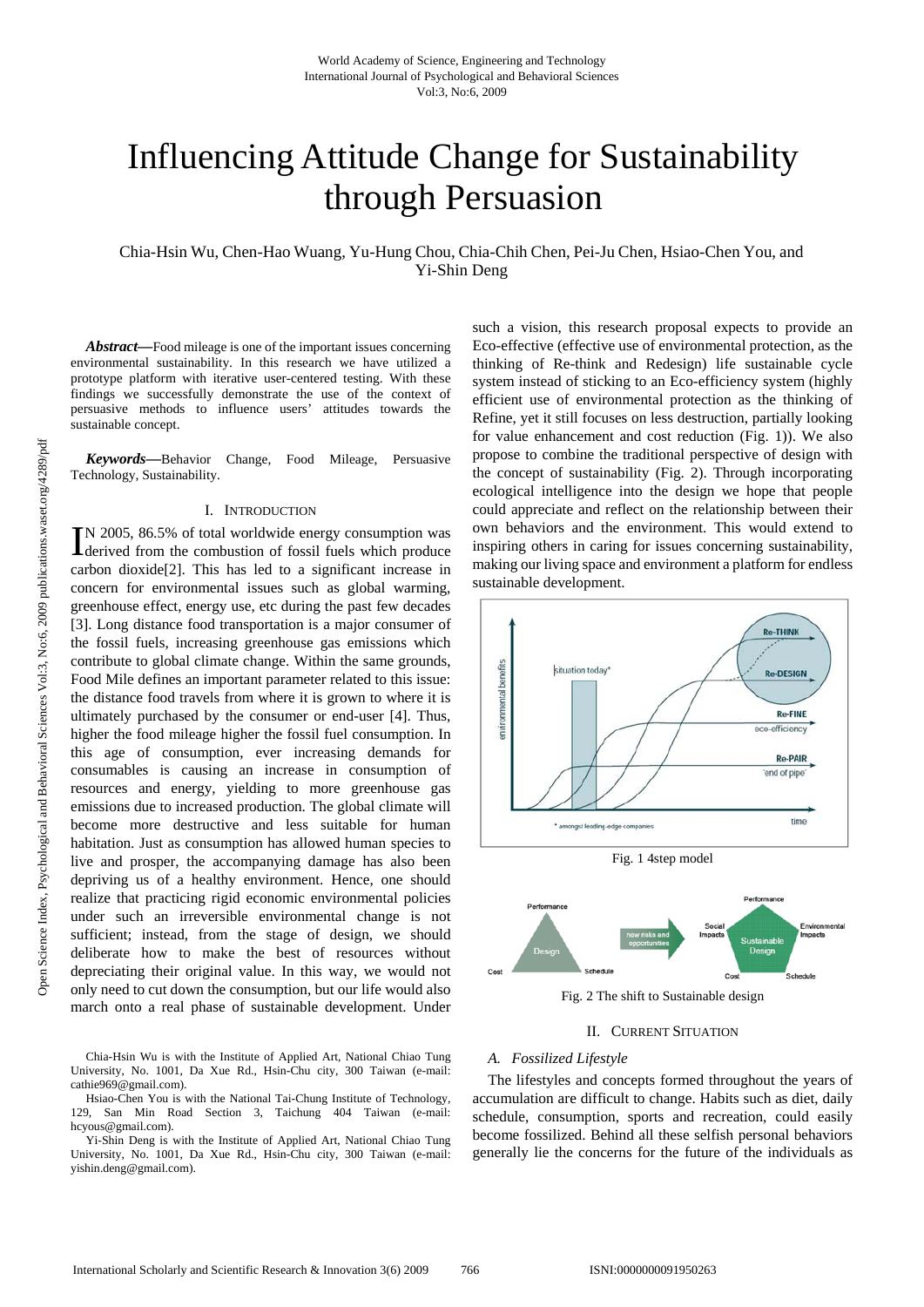well as the earth and environment. The fossilization of individual concepts and values could make it challenging for individuals to conceive the sustainable concept, which may further cause the rest of living environment left to gradually disappear. Moreover, in the society today, people often concentrate merely on their own tiny space, so they may fail to detect their fossilized incorrect sustainable concepts, as well as their selfishness and ignorance. Food is indispensable for our lives. Due to modern technology, food can be easily imported than before. Statistics show that approximately 385,000 tons of vegetables, 567,000 tons of fruits, and 1,590,000 tons of potatoes have been imported to Taiwan in 2006 consuming considerable energy [7]; prices wouldn0t reflect the real costs for the environment. The supply mode of hypermarkets in Taiwan is traditional and fixed. Regional agricultural products must be transported either to northern, central, or southern distributors, and redistributed to the supermarkets in each region. Such repeated transportation modes do not only increase the pollution caused by the emission of exhaust fumes, but also reduce the quality and the freshness of food.

# *B. Difficulty in Implementing Sustainable Actions*

People have sustainable concept in a traditional way. Most consumers do not understand today0s highly complex global food system. Much of the food production and processing occurs far away from where they are consumed [3]. However, it has become customary that people buy imported goods from overseas in supermarkets for daily consumption. Even if some people are concerned about the environment, grocery shopping and home cooking do not facilitate a complete platform or service for implementing environmental protection and sustainability.

# III. RELATED WORK

### *A. Persuasive Technology*

Currently, there have been certain designs that explored the application of persuasive technology to environmental sustainability. For example, the SmartTrip is a small gadget used in mobile devices, which adopts a simple method to combine multiple trips of transfer to a single route. It aims to lessen the conditions in which people may refuse carpool or mass transportation services and thus use cars [8]. GreenScanner is a mobile device that allows shoppers to examine the effect of the goods on the environment in the store [9]. In these systems, computer devices serve as a kind of persuasive tools [10] [11], which are utilized to establish users' expectation by providing information, advice, and simplified operation. These designs may be able to result in immediate responses, yet whether the attitude of environmental protection is rooted in users0 minds should depend on whether they have acquired the concept of long-term development. The behaviors and attitudes of changing environmental protection concepts and the approaches used to promote a sustainable culture exactly match the definition of persuasive technology proposed by Fogg [11]. It is broadly defined as a concept of intentionally changing attitudes or behaviors through persuasion and social influence [11].

Fogg has also proposed a theory of behavioral chain on the use and engagement of online platforms [12]. In this theoretical framework, he claims that users will undergo three stages from the day they first encounter a platform to the day they become familiarized with it. In the first stage, Discovery, users will visit the platform and try to learn how to use it. In the second stage, Superficial Involvement, users will decide to use the platform and keep using it. Coming to the third stage, True Commitment, users will not only use the platform, but also create its value and content, becoming its loyal users. They will further involve others to use. Therefore, here we propose to discuss which approach could arouse users0 interest in the platform, establish core concept and value, and make them stay loyal. Aside from this, in order to achieve the best outcome, the persuasive tools embedded in the external environment must provide appropriate but not disturbing persuasive-suggestions at the right time and in the right place [11][13][14]. The aforementioned are the main issues this research intends to explore.

# *B. The Psychology of Persuasion*

The six weapons of influence theory proposed by the psychological researcher Robert Cialdini have suggested six approaches of how to influence users0 attitudes [15]. In this study, it is pointed out that Reciprocity is one of the most significant behaviors in our interpersonal relationship. In general, an individual has to return the favor others have given to them [16]. Such a norm has not only helped maintain the fairness of the social exchange between two parties, but also has become an approach used to influence others. The other theory concerns how to affect people and make them receive others philosophy. Buss [17] has investigated the environment and strategies that could yield to compliance. They argued that the skills used to make others more compliant have something to do with our understanding of others, our own social status, and the nature of requests. The associated factors include that people are more likely to be compliant, in good moods [18], when reciprocity occurs as shown in the study of Dennis Regan [19] and when we could give them an acceptable reason or cause. With this study, we explore the best method to promote the sustainable concept.

### *C. Social Cognitive Theory*

Social Cognitive Theory (SCT) includes the measures used to affect the psychodynamic of healthy behaviors and to accelerate behavioral change. In the social cognitive theory, human behaviors are mainly explained by the interaction and inter-influence among persons, behaviors, and environments [20].In the social learning and imagination theory proposed by Miller and Dollard [21], it is argued that humans have acquired certain behaviors through observation. By imitating the observed behaviors, the observers would fossilize the acquired behaviors and obtain positive reinforcement [21]. When one0s own behavior is rewarded, self motivations and positive feedbacks would then be activated, resulting in the reinforcements of the attitude. Furthermore, Bandura [22] has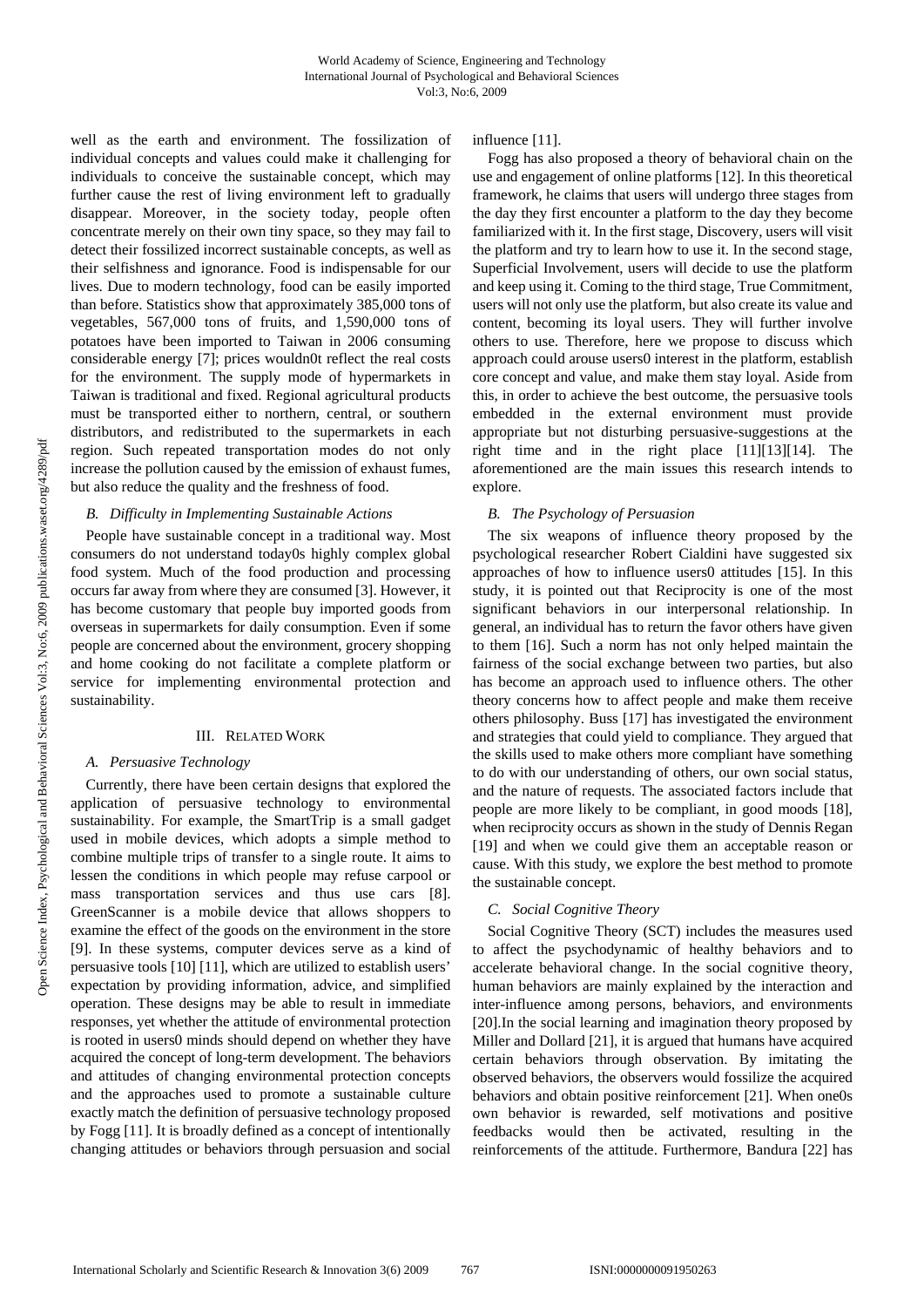suggested that there is an inseparable identification between the observers and the pattern, claiming that learning would be more likely acquired when the observers could also well handle their self-efficacy. We intend to observe the pattern of how the users interact with the others and the external environments. Based on this theory, we explore the application and matching of design approaches.

# IV. USER TESTING

# *A. Approaches*

Our major research is on the utilization of the platform, SuperEco, which promotes the concept of low food mile. To conduct our research we first start off by establishing a flow model to define the primary user persona. Then we interview the users through a rapid prototyped wireframe of the proposed platform to fine tune the final system with their feedbacks. Finally, with the implemented prototype of the platform, the users are involved in a series of scenario based user tests identify the influence of the system towards the low food mile concept.

# *B. Rapid Prototyping*

At this phase, we established the flow model in order to identify the network between meal preparation and material purchase, and define efficiency-oriented type of persona as the recruit target of primary user. The participants included seven mid-class housewives who were the deciders of their daily household purchases. Every participant cooks at home, and does grocery shopping once or twice a week. We provided 200 NTD for each interviewed participant as the rewards. We interviewed three participants. We defined task activities, and made the participants proceed the paper prototyping based on the primary project of the wireframe, in order to identify that the if the sustainable concept delivered through the platform is proper or not, and if it is conform the anticipation of the users. In addition, we adjusted the design based on the result of the interviews.



Fig. 3 Recipe of low food-mile ingredients

# *C. Scenario-based Prototyping*

The design of the platform includes two major functional concepts: the platform at home connecting to the low food mile receipt system in the supermarket which provides some suggestions to the housewives that substitutes high mile food with the low mile food for their meals (Fig 3); and the substantial platform in the supermarket where there are tasters for the low mile food, low mile food recommendation areas and provides housewives with discounts through the accumulation of environmental experiences with the purchase these low mile foods (Fig. 4, 5).

#### *D. Scenario-based Prototyping Testing*

The second phase is to integrate design into the primary platform scheme, present the image with computer, and add the scenario instructions so that the users would have the simulated experience of the utilization of the platform. In addition, we also interview the users about their feelings on the different technologies in the content of the platform. We interviewed four participants, and each participant has received the introduction of the platform concept, scenario instruction, and the process of two major task procedures. Researchers briefly described the concepts and gave directions to the participants, allowed the participants to decide the operation steps. In the experiment they can express their feelings about the technologies and elements in the platform. After the task is done, the researcher would re-interview the participants on their overall feelings about the platform.





low food mile ingredient zone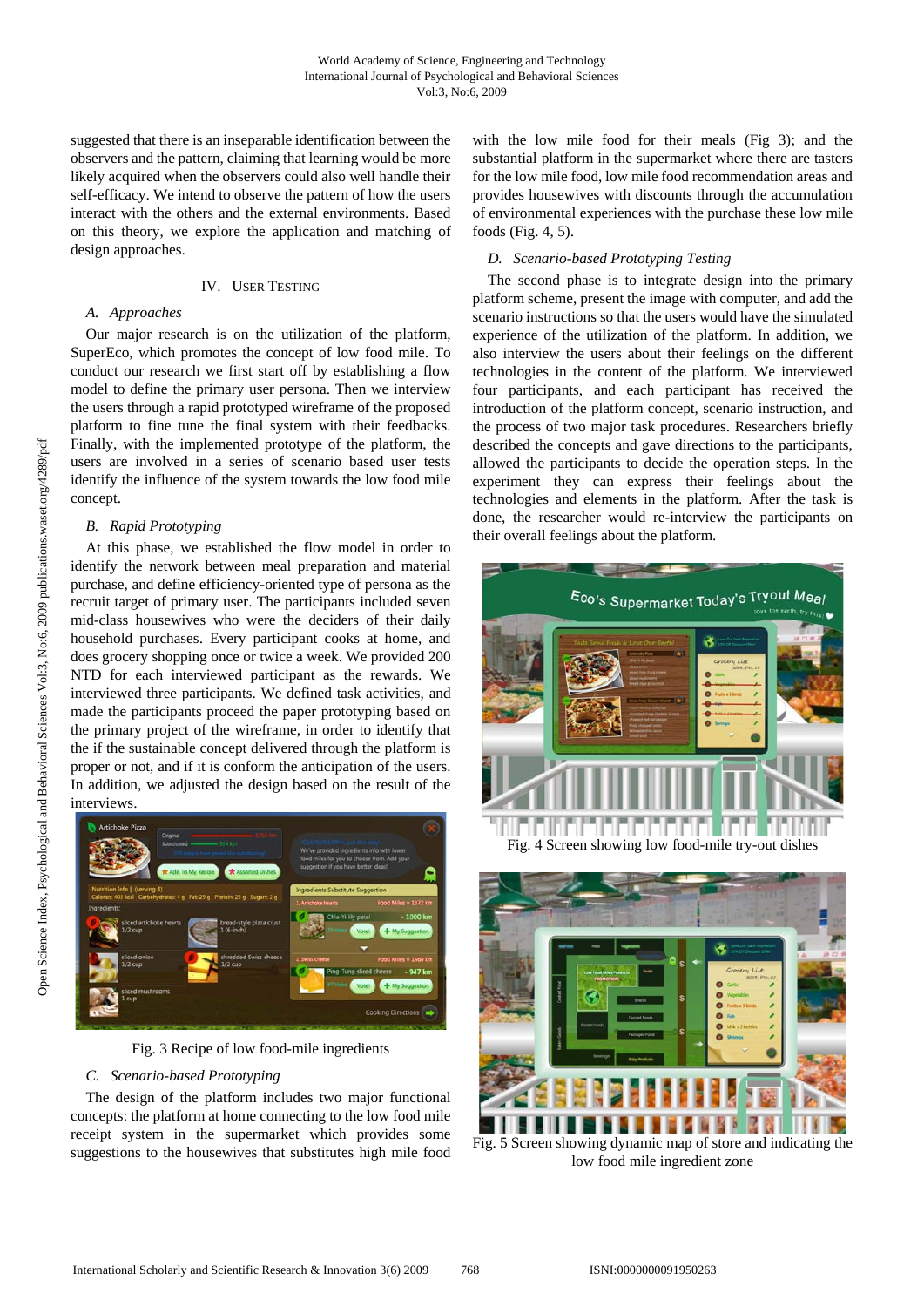# V. RESULTS

# *A. The Persuasive Method and the Corresponding Results*

*1) Increasing users' interests through simplified environment setting:* The persuasive method that is used as a tool is able to form an instant attraction to the participants. E.g. the design of the taste section of low mile food in the supermarket is to reduce the target search and enhance the convenience of the shoppers. As one of the participant indicated that:

...this setting of the low mile food is very attractive, I saw it as the motion map at the first glance, and I can just pass by there, instead of search for the products I want everywhere...

Therefore, to integrate the concept that demands promotion of a certain section, and make the users to know that they can easily obtain certain things in that section, will relatively raise the attraction of learning and tasting.

*2) Instant rewarding feedback enhances users' satisfaction and involvement:* The purchase of low mile food would be rewarded, and the method of discount is effective. Even in the process of scenario-based prototyping testing, the users would not receive the real rewards, however, they all express that all kind of rewards are pleasant. This affirmation would continue the behaviors of the users.

# *B. The thrust of Reciprocity in the Community*

*1) Generating the fulfillment by knowledge and information sharing:* The invented receipt platform at home would grow under the environment co-constructed by the participants. The users are able the make recommendations on the substitute materials, and share their experiences with others. Such interactions would assist users to obtain a sense of fulfillment and improve their motivation to invite other to join this system. One of the participants said:

...I'd like to recommend the substitute materials to others, because this experience makes me feel like an expert, also everyone can share their opinions together...

*2) Encouraging positive attitudes by communal influence:*  The ranking system of the supermarket shopping bag is one of the effective methods which give the self-satisfaction to the users. In the shopping area, people who use shopping bags with different rankings, would give the user a more positive attitude, also promoting the ranking (the change of colors of the shopping bag) would make the user feel that their behavior of practice the environmental protection is encouraged. However, too many ranking diversities may undermine the feelings of the users and make them feel that only the highest rank is valuable, and feel others are no differences.

# *C. The anticipation of the Users*

*1) Enhancing users' engagement by integrated experiences:*  After the users accept these concepts, they would anticipate education. Therefore, at this time, the rights and wrongs should be identified clearly, so that the users would receive correct information rapidly and properly. For example, in this study, the expression form of high food mile and low food mile are two very important factors to be considered. The users even address the extended concept as after tasting the low mile foods, as indicated by one of the participants:

...I would like to purchase the demand materials on the ground...

Therefore, it is obvious that once if they are persuaded to participate these activities, they would like to develop other related behaviors. Therefore, how to provide a series of integrated experiences during the process is essential.

### VI. DISCUSSION

Through this study, we applied some basic methods of easily achieved behaviors, changes in attitude, and observed the users to see how they accept these methods and how they are affected. However, this study can be only the primary discussion, and provide the designers with basic suggestions to design projects that focus on changing people0s attitudes. In addition, the utilization of users may be varied from the anticipation of the designers. In the future, there can be further studies on the practical fields or execution of the activities that closer to the reality.

#### ACKNOWLEDGMENT

The authors would like to thank all of those who participated in our user studies. Also we would like to show our gratitude for the support of Herbert Hanreich Ph. D., Roshan Peiris and Wu Shu-Hung.

#### **REFERENCES**

- [1] J. E. Ormrod, *Educational Psychology: Developing Learners*, 2003.
- [2] *World energy resources and consumption*, Available: http://en.wikipedia.org/wiki
- [3] R. Pirog, "Food Miles: A Simple Metaphor to Contrast Local and Global Food Systems", *Hunger and Environmental Nutrition DPG newsletter*, 2004.
- [4] R. Pirog, T. Van Pelt, K. Enshayan , and C. E. *Food, Fuel, and Freeways: An Iowa perspective on how far food travels, fuel usage, and greenhouse gas emissions*, 2001.
- [5] *The Journal of Sustainable Product Design*, pp. 5, Apr. 1997
- [6] *Aligned for Sustainable Design*, IDEO, 2008
- [7] Accounting and Statistics, *Executive Yuan, R.O.C. 2000 Statistical Tables, Directorate General of Budget*, 2000.
- [8] E. M. Johnson, H. Koh, J. McAtee and S. Shoulders, S. SmartTrip: Persuasive technology to promote conscious driving habits. *In Proc of Computer Human Interaction, Extended Abstracts*, California, 2007, pp. 279.
- [9] B. Tomlinson, Prototyping a Community-Generated, Mobile Device-Enabled Database of Environmental Impact Reviews of Consumer Products. *In Proceedings of 41st Annual Hawaii international Conference on System Sciences*, Washington, 2008, pp. 154.
- [10] B. Fogg, Persuasive computers: perspectives and research directions. *In Proceedings of the SIGCHI Conference on Human Factors in Computing Systems*, 1998, pp. 225 - 232.
- [11] B. J. Fogg, *Using Computers to Change What We Think and Do*, San Francisco, CA, Morgan Kaufmann, 2003.
- [12] B. J. Fogg and D. Eckles, The Behavior Chain for Online Participation: How Successful Web Services Structure Persuasion, *in PERSUASIVE, Springer*, vol. 4744, , 2007, pp. 199-209
- [13] A. P. Mathew, Using the environment as an interactive interface to motivate positive behavior change in a subway station. *In CHI '05 Extended Abstracts on Human Factors in Computing Systems*, OR, 2005 CHI '05. ACM, New York, pp. 1637-1640.
- [14] R. Cialdini, *Influence: The Psychology of Persuasion*, San Francisco, CA, Morgan Kaufmann, 2003.